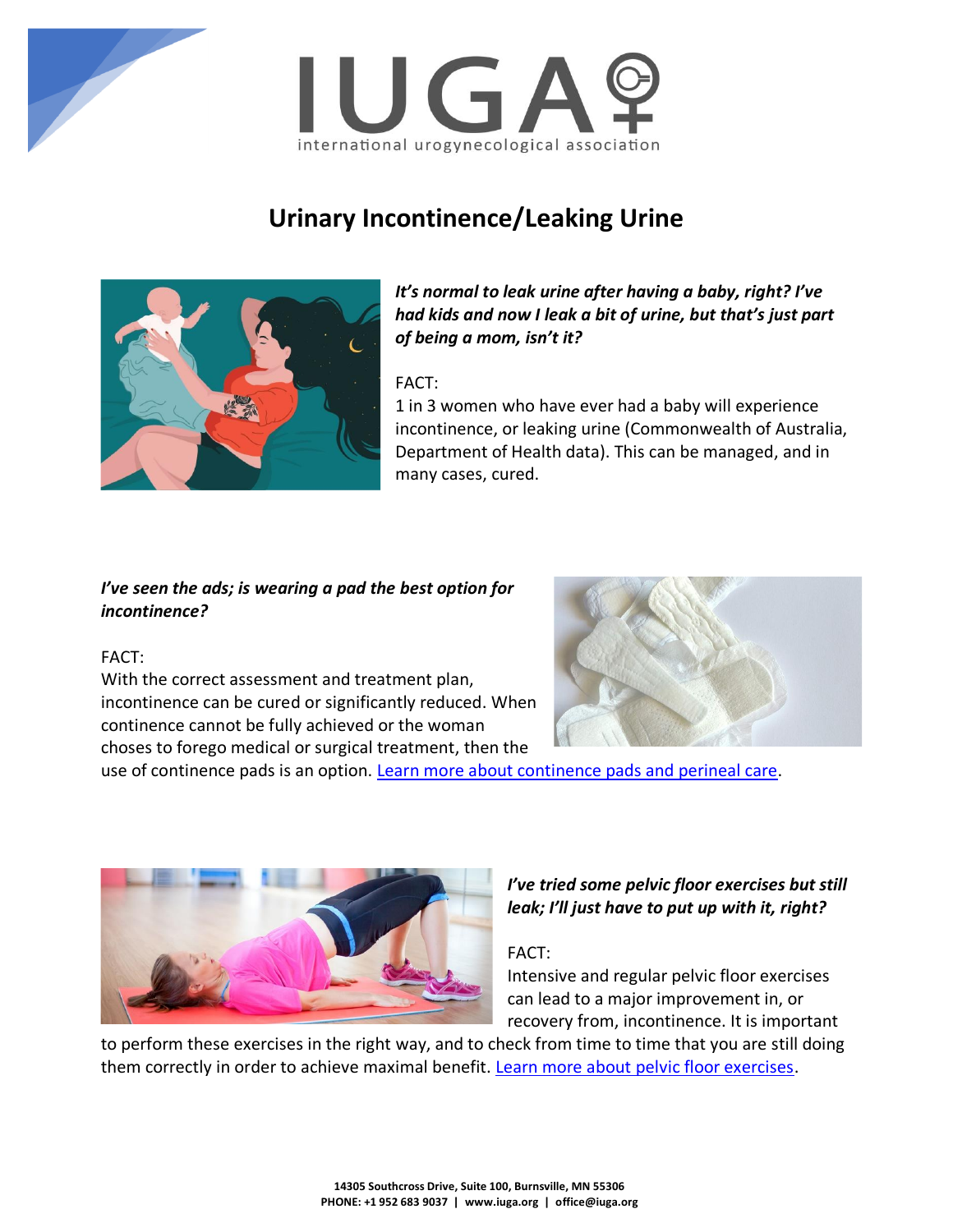



*Am I the only woman who leaks urine? I'm too embarrassed to ask my friends.*

# FACT:

You are not alone. 1 in 3 women experience incontinence and there are many things that can be done to help.





# *Only old women leak urine, right?*

FACT:

Incontinence doesn't only affect older women. Up to a third of women under 65 years of age have experienced incontinence. Click here to hear Toni's story and how [treatment has changed her life.](https://www.yourpelvicfloor.org/stress-urinary-incontinence/toni-uk/)

## *I'm 75. I'm too old to have treatment for incontinence.*

## FACT:

You are never too old to have your incontinence treated. There are a wide range of treatments available for incontinence, many of which are simple and non-invasive. [Learn more about non-surgical approaches for managing](https://www.yourpelvicfloor.org/conditions/non-surgical-approaches-to-managing-bladder-problems/)  [bladder problems.](https://www.yourpelvicfloor.org/conditions/non-surgical-approaches-to-managing-bladder-problems/)